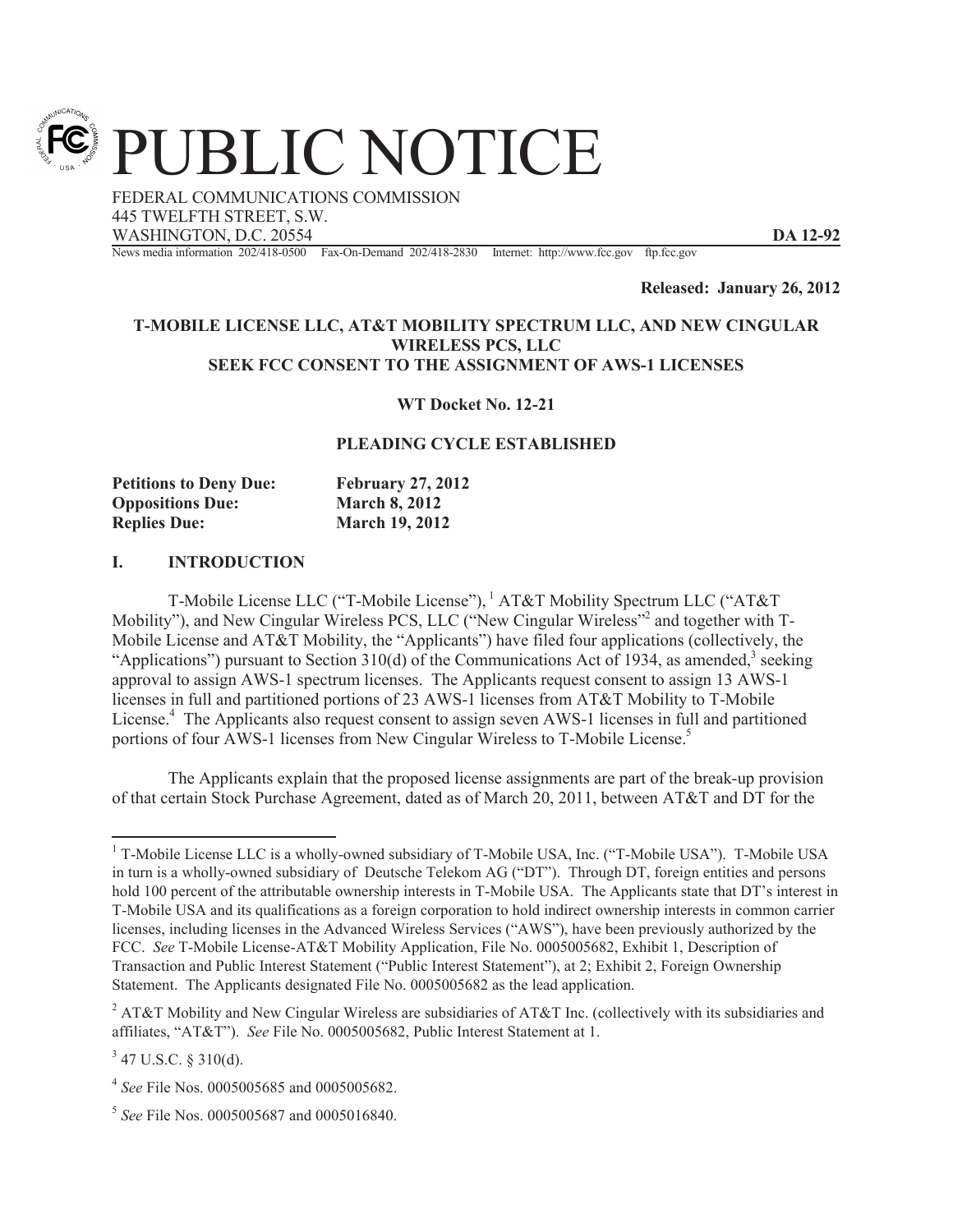sale of T-Mobile USA from DT to AT&T. That agreement has now been terminated, triggering the requirement for AT&T to assign in full or in part certain AWS-1 licenses held by two of its subsidiaries to T-Mobile License. The Applicants state that T-Mobile USA is not acquiring customers, facilities, or any other assets through the proposed spectrum license assignments.<sup>6</sup> In addition, the Applicants state that no international Section 214 authorizations will be assigned through the proposed transaction.<sup>7</sup>

The Applicants assert that the proposed license assignments will serve the public interest by allowing T-Mobile USA to acquire spectrum to enable it to better address the growing demands of consumers for wireless data and content.<sup>8</sup> The Applicants also assert that the proposed license assignments raise no competitive concerns. They note that AT&T will retain spectrum, and continue to serve customers, in each of the affected markets and therefore conclude that the proposed transaction will in no way reduce the number of wireless competitors or choices available to consumers in any market.<sup>9</sup>

Preliminary review of the Applications indicates that the proposed assignment of licenses would result in T-Mobile USA acquiring 10-20 megahertz of spectrum in 128 CMAs covering 121 million people (or approximately 39 percent of the U.S. population).

## **II. SECTION 310(d) APPLICATIONS**

The following applications for consent to the assignment of licenses have been assigned the following file numbers:

| File No. | <b>Licensee</b>                                                | <b>Assignee</b>      | <b>Lead Call Sign</b> |
|----------|----------------------------------------------------------------|----------------------|-----------------------|
|          | 0005005682 AT&T Mobility Spectrum LLC                          | T-Mobile License LLC | WQGA728               |
|          | 0005005685 AT&T Mobility Spectrum LLC                          | T-Mobile License LLC | WQGA743               |
|          | 0005005687 New Cingular Wireless PCS, LLC T-Mobile License LLC |                      | WQGA719               |
|          | 0005016840 New Cingular Wireless PCS, LLC T-Mobile License LLC |                      | WQGA864               |

# **III.** *EX PARTE* **STATUS OF THIS PROCEEDING**

Pursuant to Section 1.1200(a) of the Commission's rules,<sup>10</sup> the Commission may adopt modified or more stringent *ex parte* procedures in particular proceedings if the public interest so requires.<sup>11</sup> We

<sup>6</sup> *See* File No. 0005005682, Public Interest Statement at 1.

<sup>7</sup> *Id.*

<sup>8</sup> *See id*. at 4-6.

<sup>9</sup> *See id.* at 4.

 $10$  47 C.F.R. § 1.1200(a).

<sup>&</sup>lt;sup>11</sup> On February 1, 2011, the Commission adopted a Report and Order amending and revising the Commission's rules on *ex parte* presentations. Amendment of the Commission's *Ex Parte* Rules and Other Procedural Rules, GC Docket No. 10-43, *Report and Order and Further Notice of Proposed Rulemaking*, FCC 11-11 (rel. Feb. 2, 2011). The revised rules were published in the Federal Register on May 2, 2011, and went into effect June 1, 2011. *See* 76 Fed. Reg. 24376 (May 2, 2011).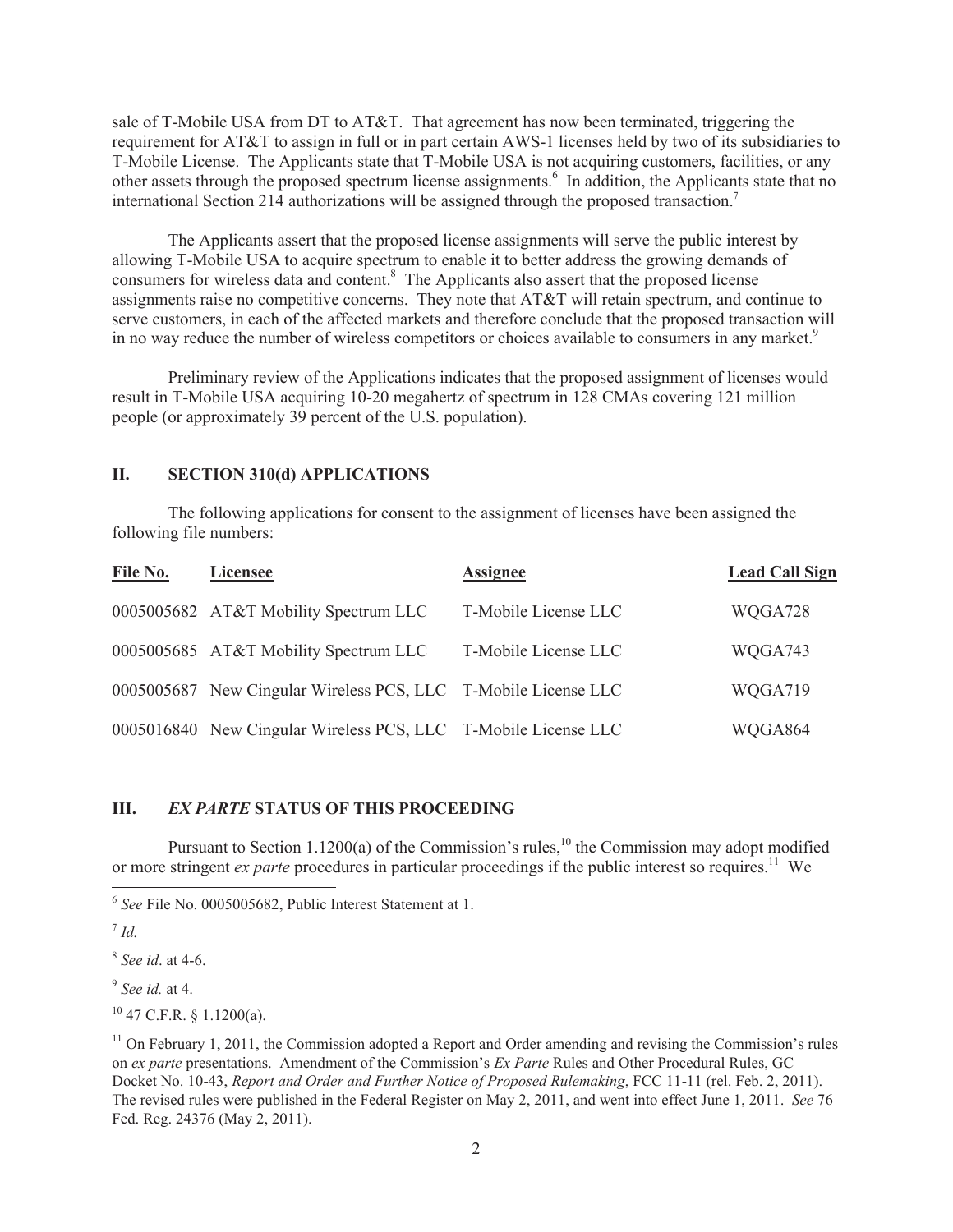announce that this proceeding will be governed by permit-but-disclose *ex parte* procedures that are applicable to non-restricted proceedings under Section 1.1206 of the Commission's rules.<sup>12</sup>

Parties making oral *ex parte* presentations are directed to the Commission's revised *ex parte* rules. Parties are reminded that memoranda summarizing the presentation must contain the presentation's substance and not merely list the subjects discussed.<sup>13</sup> More than a one- or two-sentence description of the views and arguments presented is generally required.<sup>14</sup> Other rules pertaining to oral and written presentations are set forth in Section 1.1206(b) as well.<sup>15</sup>

#### **IV. GENERAL INFORMATION**

The assignment applications referenced herein have been found, upon initial review, to be acceptable for filing. The Commission reserves the right to return any application if, upon further examination, it is determined to be defective and not in conformance with the Commission's rules or policies.

Interested parties must file petitions to deny no later than February 27, 2012. Persons and entities that file petitions to deny become parties to the proceeding. They may participate fully in the proceeding, including seeking access to any confidential information that may be filed under a protective order, seeking reconsideration of decisions, and filing appeals of a final decision to the courts. Oppositions to such pleadings must be filed no later than March 8, 2012. Replies to such pleadings must be filed no later than March 19, 2012. All filings concerning matters referenced in this Public Notice should refer to WT Docket No. 12-21 and ULS File Nos. 0005005682, 0005005685, 0005005687, and/or 0005016840, as appropriate.

**To allow the Commission to consider fully all substantive issues regarding the Applications in as timely and efficient a manner as possible, petitioners and commenters should raise all issues in their initial filings. New issues may not be raised in responses or replies.<sup>16</sup> A party or interested person seeking to raise a new issue after the pleading cycle has closed must show good cause why it was not possible for it to have raised the issue previously. Submissions after the pleading cycle has closed that seek to raise new issues based on new facts or newly discovered facts should be filed within 15 days after such facts are discovered. Absent such a showing of good cause, any issues not timely raised may be disregarded by the Commission.**

Under the Commission's current procedures for the submission of filings and other documents.<sup>17</sup> submissions in this matter may be filed electronically (*i.e.*, through ECFS) or by hand delivery to the **Commission** 

<sup>12</sup> 47 C.F.R. § 1.1206.

<sup>13</sup> *See* 47 C.F.R. § 1.1206(b)(1).

<sup>14</sup> *See id*.

 $^{15}$  *Id.* § 1.1206(b).

<sup>16</sup> *See* 47 C.F.R. §1.45(c).

<sup>&</sup>lt;sup>17</sup> *See* FCC Announces Change in Filing Location for Paper Documents, *Public Notice*, 24 FCC Rcd 14312 (2009).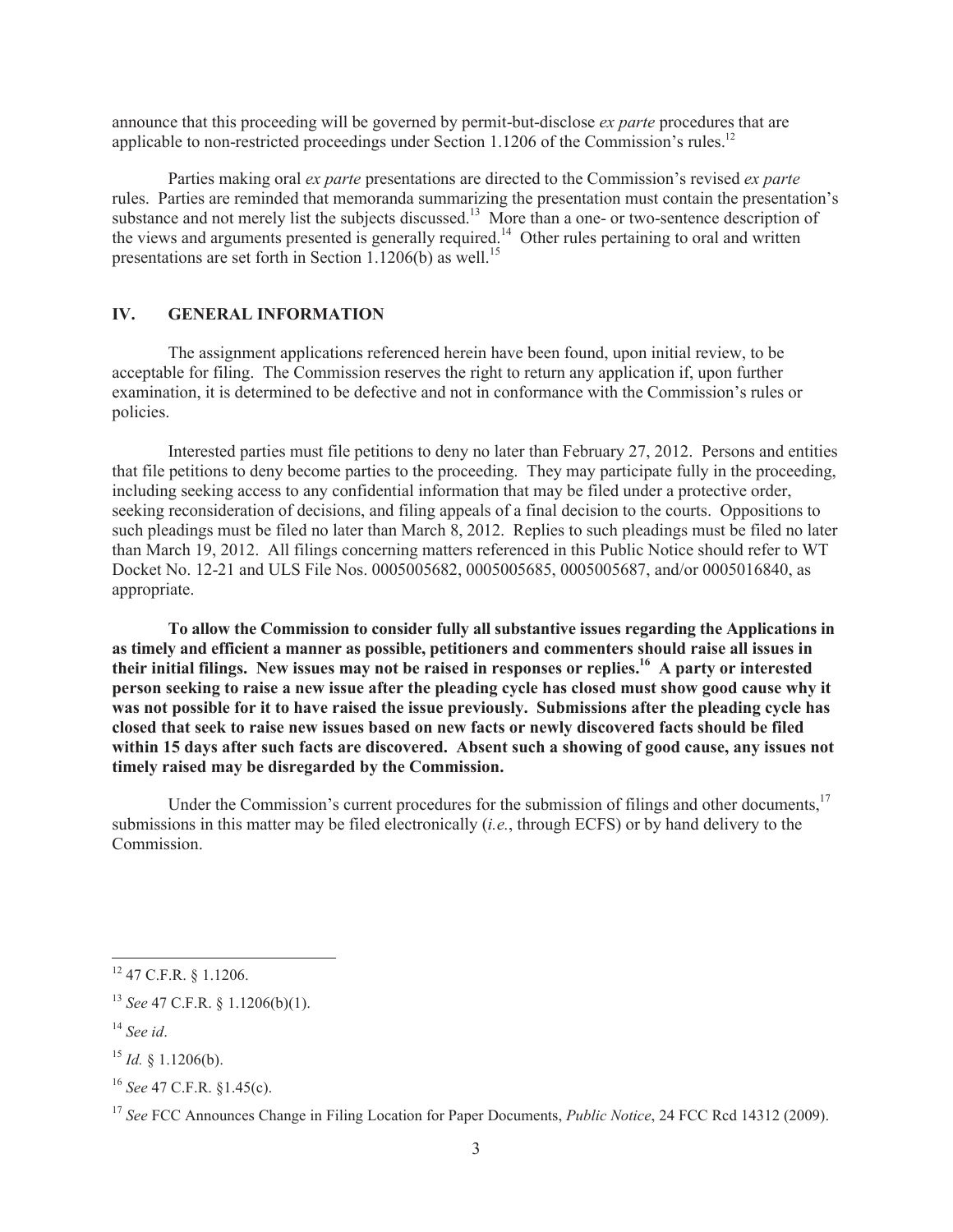- If filed by ECFS,<sup>18</sup> comments shall be sent as an electronic file via the Internet to http://fjallfoss.fcc.gov/ecfs/. In completing the transmittal screen, commenters should include their full name, U.S. Postal Service mailing address, and the applicable docket number. Parties may also submit an electronic comment by Internet e-mail.
- · **If filed by paper**, the original and four copies of each filing must be filed by hand or messenger delivery, by commercial overnight courier, or by first-class or overnight U.S. Postal Service mail. All hand-delivered or messenger-delivered paper filings for the Commission's Secretary must be delivered to FCC Headquarters at 445 12<sup>th</sup> Street, S.W., Room TW-A325, Washington, D.C. 20554. The filing hours at this location are 8:00 a.m. to 7:00 p.m. All hand deliveries must be held together with rubber bands or fasteners. Any envelopes must be disposed of before entering the building. Commercial overnight mail (other than U.S. Postal Service Express Mail and Priority Mail) must be sent to 9300 East Hampton Drive, Capitol Heights, MD 20743. U.S. Postal Service first-class, Express, and Priority mail should be addressed to 445 12th Street, S.W., Washington, D.C. 20554. All filings must be addressed to the Commission's Secretary, Office of the Secretary, Federal Communications Commission.

One copy of each pleading must be delivered electronically, by e-mail or facsimile, or if delivered as paper copy, by hand or messenger delivery, by commercial overnight courier, or by first-class or overnight U.S. Postal Service mail (according to the procedures set forth above for paper filings), to: (1) the Commission's duplicating contractor, Best Copy and Printing, Inc., at FCC@BCPIWEB.COM or (202) 488-5563 (facsimile); (2) David Hu, Broadband Division, Wireless Telecommunications Bureau ("WTB"), at david.hu@fcc.gov or (202) 418-7247 (facsimile); (3) Joel Taubenblatt, Spectrum and Competition Policy Division, WTB, at joel.taubenblatt@fcc.gov or (202) 418-7447 (facsimile); and (4) Jim Bird, Office of General Counsel, at TransactionTeam@fcc.gov or (202) 418-1234 (facsimile). Any submission that is e-mailed to Best Copy and Printing, David Hu, Joel Taubenblatt, and Jim Bird should include in the subject line of the e-mail: (1) WT Docket No. 12-21; (2) the name of the submitting party; and (3) a brief description or title identifying the type of document being submitted (*e.g*., WT Docket No. 12-21, [name of submitting party], Notice of *Ex Parte* Communication).

Copies of the application and any subsequently-filed documents in this matter may be obtained from Best Copy and Printing, Inc., in person at 445 12th Street, S.W., Room CY-B402, Washington, D.C. 20554, via telephone at (202) 488-5300, via facsimile at (202) 488-5563, or via e-mail at FCC@BCPIWEB.COM. The application and any associated documents are also available for public inspection and copying during normal reference room hours at the following Commission office: FCC Reference Information Center, 445 12th Street, S.W., Room CY-A257, Washington, D.C. 20554. The application is also available electronically through ECFS, which may be accessed on the Commission's Internet website at http://www.fcc.gov. In addition, the application is available electronically through ULS, which may be accessed on the Commission's Internet website.

To request materials in accessible formats for people with disabilities (Braille, large print, electronic files, audio format), send an e-mail to fcc504@fcc.gov or call the Consumer and Governmental Affairs Bureau at (202) 418-0530 (voice) or (202) 418-0432 (TTY). Contact the FCC to request reasonable accommodations for filing comments (accessible format documents, sign language interpreters, CART, etc.) by e-mail: fcc504@fcc.gov; phone: (202) 418-0530; or TTY: (202) 418-0432.

<sup>18</sup> *See* Electronic Filing of Documents in Rulemaking Proceedings, GC Docket No. 97-113, *Report and Order*, 13 FCC Rcd 11322 (1998). The revised rules were published in the Federal Register on May 1, 1998, and went into effect June 30, 1998. *See* 63 Fed. Reg. 24121 (May 1, 1998).